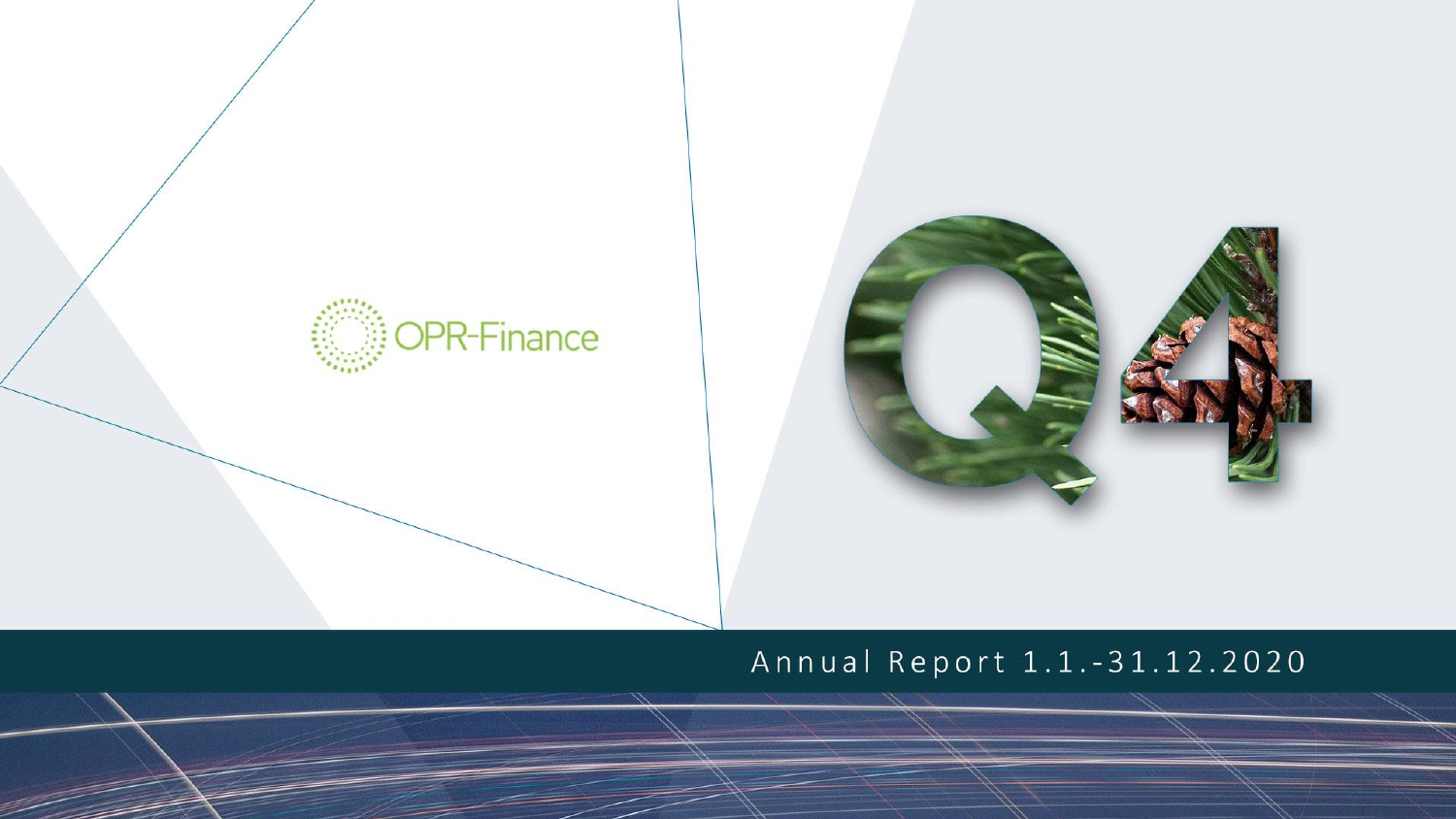# Annual report  $1.1. - 31.12.2020$  [FAS, unaudited]

## OPR-Finance Group

- By the comparison period, Q4/2020 loans granted was EUR 15.0m and decreased 18 % from previous year (EUR 18.2m Q4/2019)
- Revenues (sales + interest income) of the fourth quarter decreased 38% from the previous year amounting to EUR 6.7m (EUR 10.2m Q4/2019)
- EBT of the fourth quarter amounted to EUR -14.8m (EUR -20.1m Q4/2019)
	- $\triangleright$  Operative EBT<sup>1</sup> of the company was EUR -9.1m in Q4/2020 (EUR 0.8m Q4/2019)
- Significant effects of the corona pandemic continued also during the fourth quarter. The common prudence caused by the pandemic decreased slightly, leading to somewhat increased loans granted. Nevertheless, the pandemic still maintained loans granted at a significantly lower level than normal, which also affected considerably the level of operative EBT. It also created a need to increase loan loss provision levels due to the uncertainty caused by corona
- During the review period the company has continued investing in its product portfolio's development
	- New B2B-products were launched in Sweden and the Netherlands
	- ▶ New B2C-product was launched in Sweden
- Significant events after the review period
	- The company settled to postpone the date on which its EUR 40m hybrid bond's increased interest rate starts accruing by two years from the original date starting from the end of February
	- Board of directors appointed OTM, VT, Dipl.Btr. Esa Alanko as the new Group CEO, who has already previously acted as a board member

| <b>KEY FINANCIALS, EURm</b> | 2016   | 2017  | 2018   | 2019    | Q4/2020 | Q4/2019 |
|-----------------------------|--------|-------|--------|---------|---------|---------|
| Loans granted               | 161,4  | 205,0 | 218,5  | 111,2   | 15,0    | 18,2    |
| Revenues                    | 47,8   | 69,7  | 84,0   | 60,8    | 6,7     | 10,3    |
| EBT                         | 15,2   | 21,0  | 19,6   | $-30,1$ | $-14,8$ | $-20,1$ |
| Operative EBT <sup>1</sup>  | 15,2   | 21,0  | 19,6   | 10,3    | $-9,1$  | $-8,7$  |
| Loan receivables            | 117,9  | 178,2 | 221,4  | 109,5   | 86,0    | 109,5   |
| Equity ratio                | 50,8 % | 44,8% | 39,5 % | 35,5 %  | 21,1%   | 35,5 %  |
| Equity total                | 64,5   | 94,9  | 95,4   | 48,5    | 21,4    | 48,5    |



### REVENUES EURm **COPERATIVE EBT<sup>1</sup> EURm**





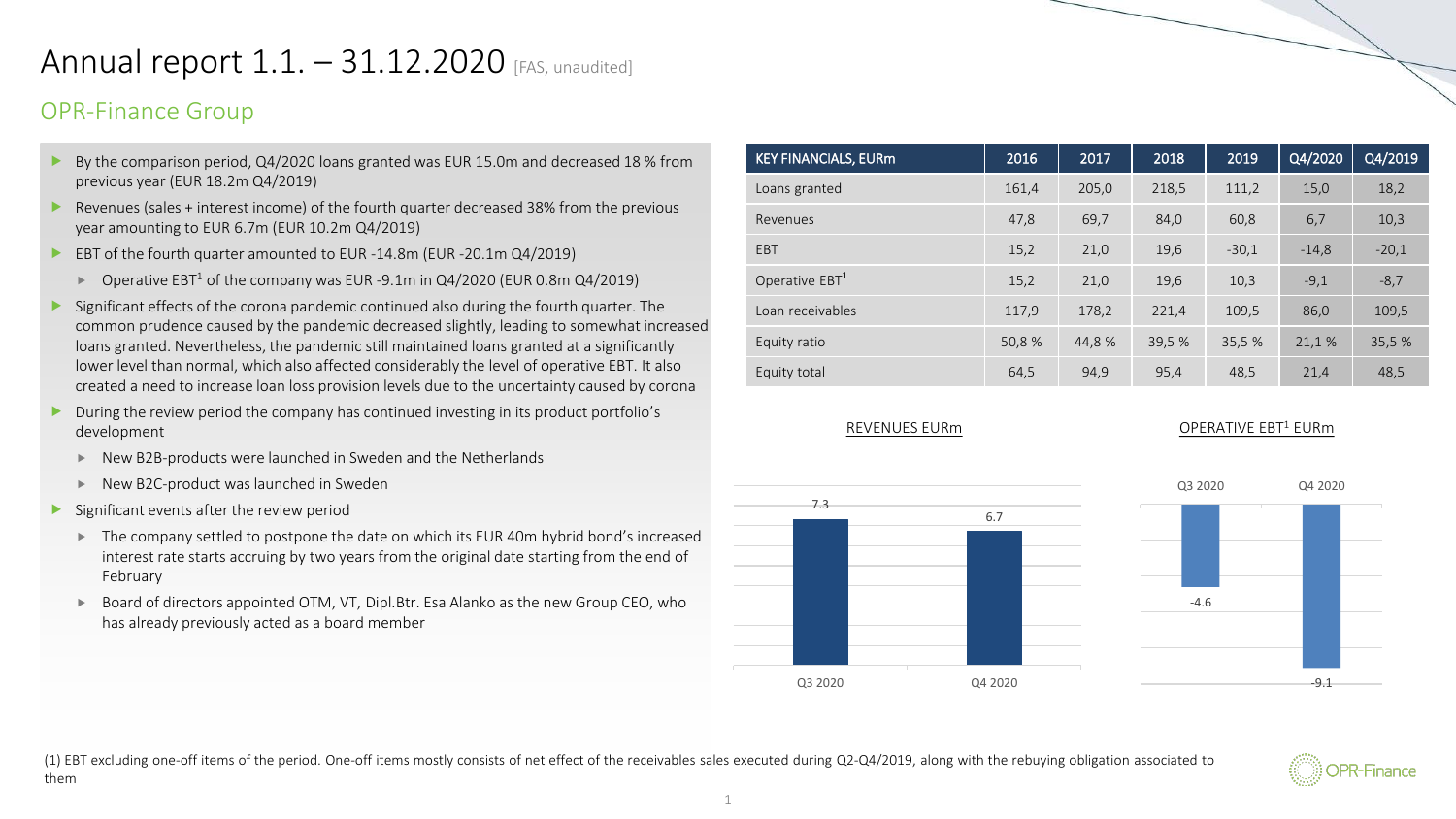# Group business operations Q4/2020

- ▶ OPR-Finance Group grants consumer loans in Finland, Sweden and Czech and business working capital loans in Finland, Sweden, the Netherlands and Czech
- $\blacktriangleright$  During the review period loans granted was ahead of the previous quarter but behind the previous year. Revenues were behind of the previous year and the previous quarter

### *Loans granted*

- ▶ Q4/2020 loans granted EUR 15.0m (Q4/2019 EUR 18.2m, change -18%)
- ▶ Q1-Q4/2020 loans granted EUR 53.5m (Q1-Q4/2019 EUR 111.2m, change -52%)

### *Revenues*

- ▶ Q4/2020 revenues EUR 6.7m (Q4/2019 EUR 10.2m, change -35%)
- ▶ Q1-Q4/2020 revenues EUR 30.1m (Q1-Q4/2019 EUR 59.0m, change -49%)



16 16 16 16 17 17 17 17 18 18 18 18 19 19 19 19 20 20 20 20



### COMMENTS QUARTERLY LOANS GRANTED (EURm) LOANS GRANTED DISTRIBUTION Q4/2020





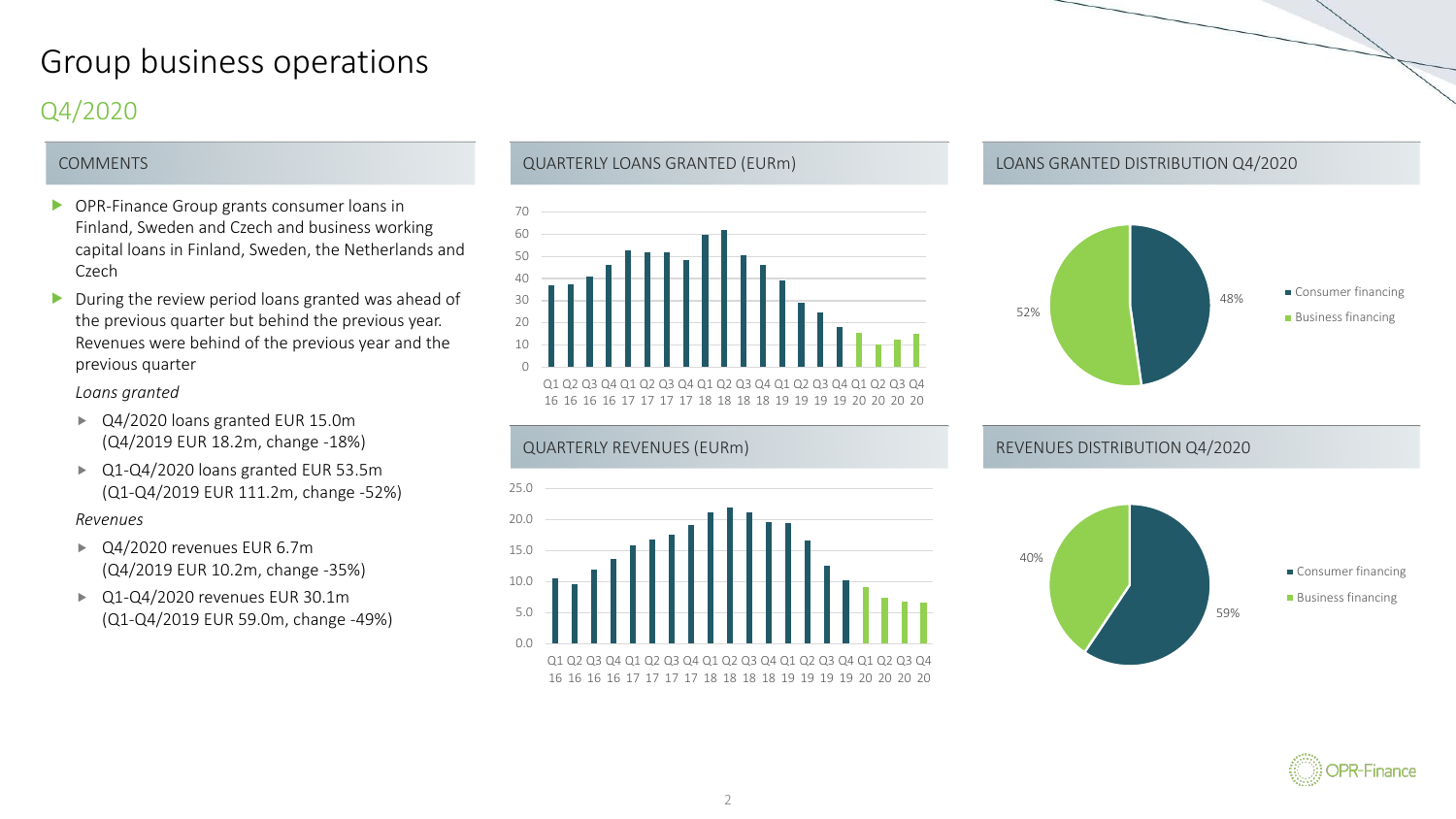# Financial review

OPR-Rinance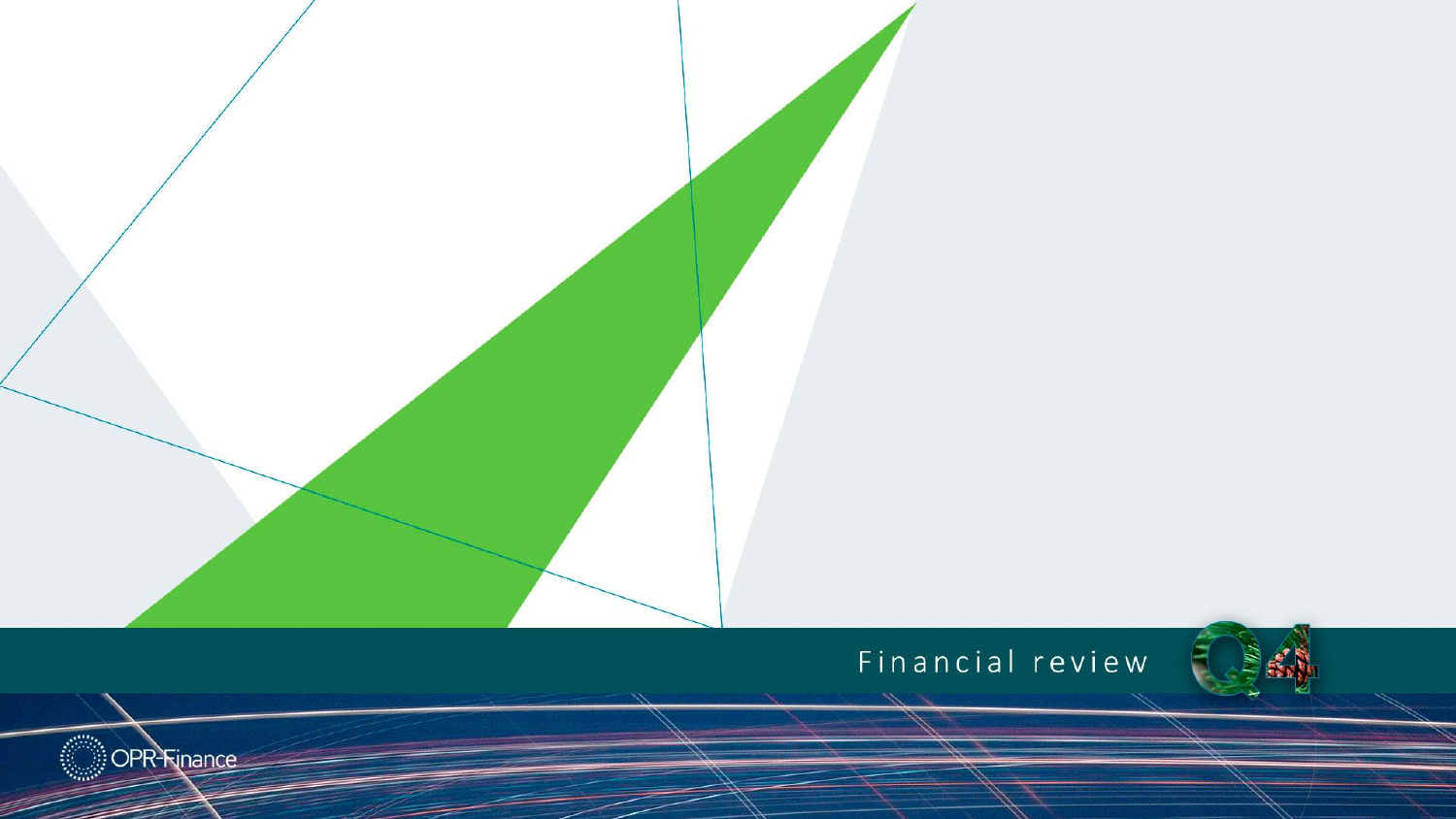# Group income statement

## Q4/2020

| EURk, unaudited                       | Q4/2020  | Q1-Q4/2020 | Q4/2019  | Q1-Q4/2019 |
|---------------------------------------|----------|------------|----------|------------|
| Revenues                              |          |            |          |            |
| Sales                                 | 3 2 2 1  | 13 2 2 7   | 4622     | 24 692     |
| Interest income                       | 3 0 6 9  | 16 504     | 5 5 9 4  | 34 3 29    |
| Other operating income                | 398      | 2887       | 83       | 1769       |
| Revenues total                        | 6688     | 32 618     | 10 2 9 9 | 60790      |
| Operating expenses                    | $-20272$ | $-49149$   | $-25093$ | -75 329    |
| Depreciation and amortization         | $-76$    | $-200$     | $-13$    | $-36$      |
| <b>EBIT</b>                           | $-13659$ | $-16731$   | $-14807$ | $-14575$   |
| Interest and other financial expenses | $-1126$  | $-7804$    | $-5312$  | $-15495$   |
| <b>EBT</b>                            | $-14785$ | $-24534$   | $-20119$ | $-30070$   |
| Income taxes                          | 947      | 350        | 766      | $-2114$    |
| Profit for the period                 | $-13838$ | $-24184$   | $-19354$ | $-32184$   |
|                                       |          |            |          |            |
| Non-recurring items                   | 5 6 3 7  | 10 991     | 11 3 8 9 | 19 4 24    |
| <b>Operative EBT</b>                  | $-9148$  | $-13543$   | $-8730$  | $-10646$   |

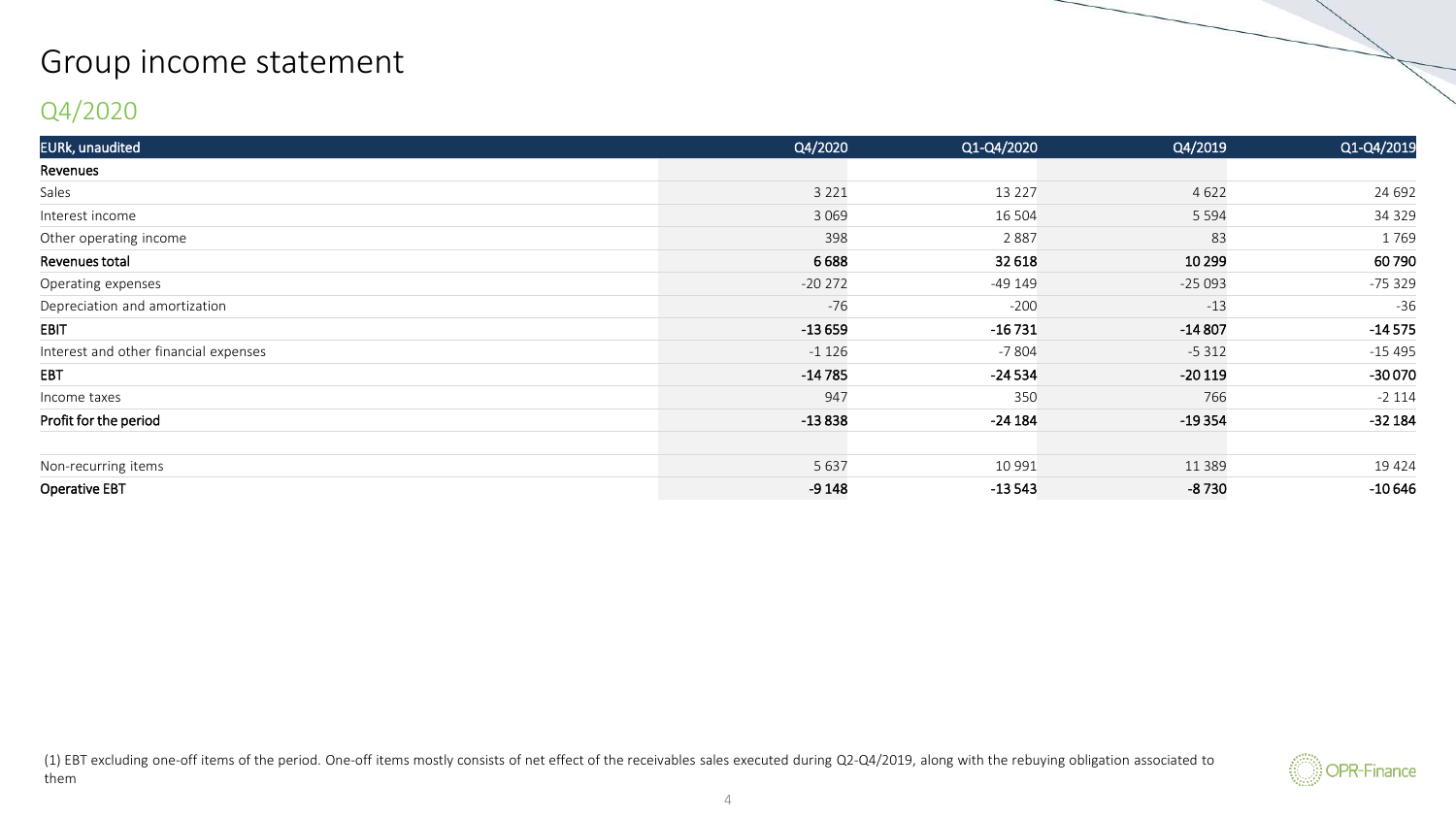# Group balance sheet

# Q4/2020

| EURk, unaudited                | 31.12.2020 | 30.9.2020   | 31.12.2019  |
|--------------------------------|------------|-------------|-------------|
| Non-current assets             | 2423       | 1508        | 121         |
| <b>Current assets</b>          |            |             |             |
| Long term receivables          |            |             |             |
| Loan receivables               | 12 2 14    | 11 147      | 16 7 31     |
| Other receivables              | 2 6 1 0    | 2 600       | 2 6 0 3     |
| Short term receivables         |            |             |             |
| Loan receivables               | 73 744     | 82 497      | 92 782      |
| Other receivables              | 7680       | 7856        | 16 193      |
| Total short term receivables   | 81423      | 90353       | 108975      |
| Cash and cash equivalents      | 2 7 0 3    | 4 6 8 9     | 8 1 8 6     |
| Total current assets           | 98 950     | 108789      | 136494      |
| <b>Total assets</b>            | 101373     | 110 297     | 136616      |
|                                |            |             |             |
| Equity                         |            |             |             |
| Share capital                  | 15         | 15          | 15          |
| Invested non-restricted equity | 37 204     | 37 204      | 38 371      |
| Translation difference         | $-267$     | 20          | 179         |
| Retained earnings              | 8629       | 8 5 0 6     | 42 069      |
| Profit for the period          | $-24184$   | $-10346$    | $-32184$    |
| <b>Total equity</b>            | 21396      | 35399       | 48 450      |
| Compulsory reservations        | 3538       | $\mathbf 0$ | $\mathbf 0$ |
| <b>Liabilities</b>             |            |             |             |
| Long term liabilities          |            |             |             |
| Interest bearing debt          | 40 000     | 40 000      | 40 000      |
| Short term liabilities         |            |             |             |
| Interest bearing debt          | 29 9 65    | 29 5 5 1    | 40 4 34     |
| Other liabilities              | 6474       | 5 3 4 7     | 7731        |
| Total short term liabilities   | 36439      | 34 898      | 48 165      |
| <b>Total liabilities</b>       | 76439      | 74898       | 88 165      |
| Total equity and liabilities   | 101373     | 110 297     | 136 616     |
|                                |            |             |             |

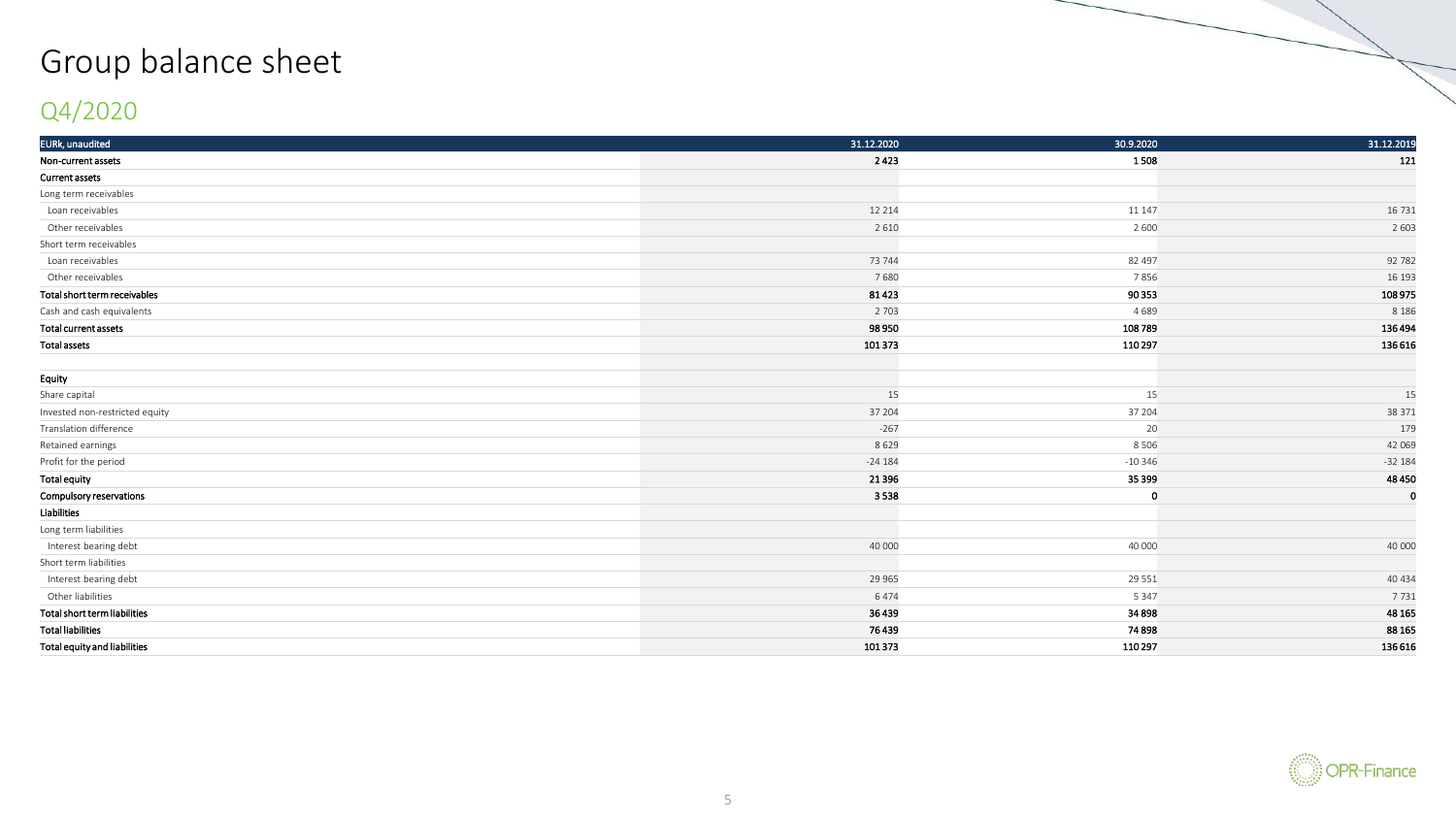# Tuottoa.fi

## Investments in OPR-Finance's preferred share program

- In Tuottoa.fi program OPR offers investors a possibility to own the company through preferred B-, C- or E-series shares
- **Preferred share program tuottoa.fi offered to the** public has served investors from 2011
	- $\blacktriangleright$  E-shares entitles to a yearly yield of 6 %
	- ► C-shares entitling to a 7 % yield were offered to the public during 2015 – 2017
	- B-shares entitling to an 8 % yield were offered to the public during 2011 – 2014
- In the end of Q4/2020 the cumulative net amount of investments was EUR 37.2m. These were divided as follows:
	- B-series EUR 15.8m
	- ► C-series EUR 20.0m
	- ► F-series FUR 1.4m
- In the end of Q4/2020 the number of investors was 1152 in total. Average investment was some EUR 32k
- By the end of  $Q4/2020$  OPR has paid dividends to B-, C- and E-series shareowners in total of EUR 19.8m for the whole duration of the program
- $\blacktriangleright$  Redemptions and dividend payments of the shares have been suspended according due to the regulations set by the limited liabilities companies act and articles of association 6 and 200 million 6 and 200 million 6 and 30 million 6 and 30 million 6 and 4 and 4  $\pm$



### SUMMARY NUMBER OF OWNERS BY INVESTMENT AMOUNT AMOUNT AND OWNERSHIP STRUCTURE BY INVESTMENT AMOUNT





### ACCUMULATED INVESTMENTS (EURm) DIVIDENDS TO B-, C- AND E-SERIES (EURk)